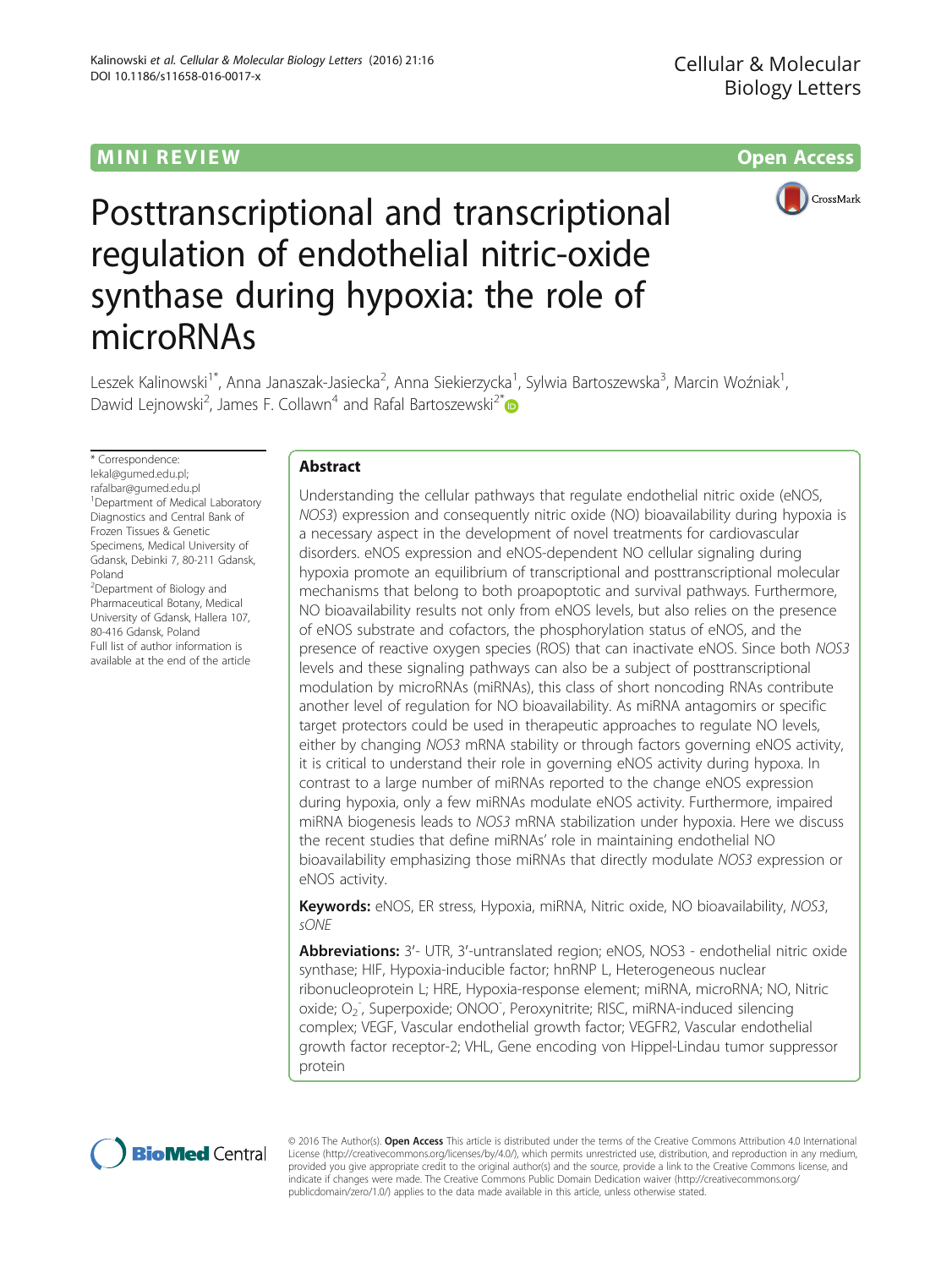## Introduction

The signaling molecule nitric oxide (NO) produced in endothelium by nitric oxide synthase 3 (eNOS, encoded by NOS3 gene) plays a pivotal role in the maintenance of homeostasis in the blood vessel wall [\[1](#page-10-0)–[3\]](#page-10-0). eNOS produces nitric oxide through conversion of L-arginine and oxygen into L-citrulline and NO [[4\]](#page-10-0). Rapid NO diffusion to vascular smooth muscle cells leads to guanosine 3,5-cyclic monophosphate formation and consequently vasodilation [\[4\]](#page-10-0). Hence, impaired activity of eNOS and the loss of NO bioavailability are associated with endothelial cell dysfunction that is an independent risk factor for cardiovascular diseases [\[1, 2](#page-10-0)]. Endothelium dysfunction due to the reduction of NO bioavailability in the vessel wall is one of the earliest manifestations of atherosclerosis and hypertension [[5\]](#page-10-0). Although eNOS targeting is an attractive approach in terms of preventing and treating atherosclerosis and other cardiovascular disorders, the phenomenon of eNOS uncoupling hampers the attempts to assess whether eNOS-derived NO serves to protect vessels from the progression of atherosclerosis. eNOS must be regarded as both an NO and an  $O<sub>2</sub>$ -producing enzyme, and therefore, eNOS may have dual effect on vascular function, depending on its functional state [[6](#page-10-0)–[11\]](#page-11-0). Hence, future therapeutic approaches should rely on the physiologically relevant restoration of endothelial NO homeostasis via modulation of eNOS activity rather than just overexpression of this enzyme.

In endothelial cells, NOS3 is constitutively expressed. NOS3 message, however, is strongly susceptible to upregulation by many factors including: ROS [\[12\]](#page-11-0); laminar and oscillatory shear stress [[13, 14\]](#page-11-0), and cell growth [[15\]](#page-11-0). The eNOS activity is regulated via two mechanisms, calcium/calmodulin binding or phosphorylation by serine/threoninespecific kinase (Akt) [[16](#page-11-0)]. However, different physiological and pathological conditions have been shown to affect *NOS3* expression via both the transcriptional [[17](#page-11-0)-[19](#page-11-0)] and post-transcriptional mechanisms [\[20](#page-11-0)–[23\]](#page-11-0). Significantly, hypoxia/ischemia is a major cellular stress that has a profound impact on endothelial cell biology, including cardiovascular pathologies. Thus, understanding the molecular mechanisms regulating NOS3 gene expression under low oxygen tension is a high-impact priority. Importantly, prolonged hypoxia and ischemia lower endothelial NOS3 expression, leading to a loss of NO bioavailability [[23, 24](#page-11-0)]. In these instances, a major contributing factor to downregulation of NOS3 expression appears to be a reduction in the stability of NOS3 mRNA. This decrease in NOS3 mRNA abundance is attributed, at least in part, to the destabilization of NOS3 mRNAs by a natural overlapping antisense transcript to NOS3 called sONE [\[23\]](#page-11-0). However during hypoxia, specific miRNAs may reduce endothelial NOS3 levels and consequently modulate the bioavailability of NO [\[25\]](#page-11-0). Furthermore, hypoxia often disturbs endoplasmic reticulum (ER) homeostasis, leading to ER stress response activation [[26\]](#page-11-0). Hence, besides hypoxia-related transcription factors and miR-NAs, the transcriptional and post-transcriptional mediators (miRNAs) of the ER stress pathway might also influence endothelial NO bioavailability.

## Cardiovascular disorders and NO bioavailability

The endothelium plays a crucial role in regulating vascular function. Although serving as an extremely active endocrine and paracrine organ that produces a large variety of molecules participating in complex biochemical processes, the simple product generated by eNOS - NO - seems to be a key molecule required for the maintenance of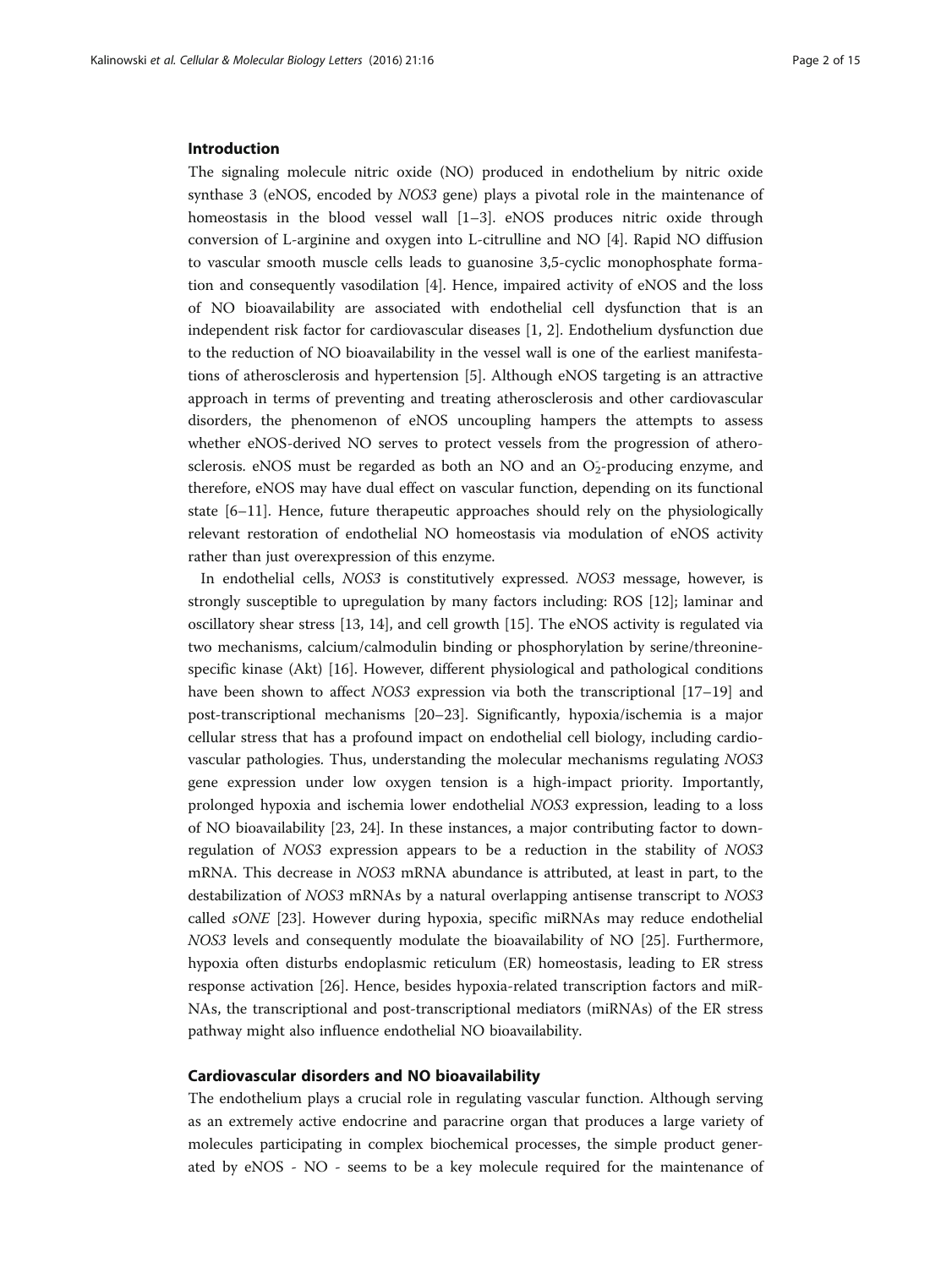vascular homeostasis [\[1](#page-10-0)–[3, 7](#page-10-0), [8](#page-11-0)]. For example, NO produced by eNOS causes vasodilation. Thus, NOS3 knockout mice are hypertensive [[27\]](#page-11-0), whereas NOS3 transgenic mice exhibit hypotension [[28\]](#page-11-0). In addition, NO reduces the activation and aggregation of platelets, attenuates adhesion of leukocytes to the endothelium, reduces the permeability of the endothelium, and inhibits proliferation and migration of vascular smooth muscle cells [\[29](#page-11-0), [30\]](#page-11-0). Impaired activity of eNOS and the loss of NO bioavailability are associated with endothelial cell dysfunction that is an independent risk factor for cardiovascular diseases [[1](#page-10-0), [2](#page-10-0)]. A number of models of endothelial dysfunction in experimental animals together with clinical data provided evidence that NO bioavailability is reduced by increased production of reactive oxygen species (ROS) in the vessel wall. Of ROS, superoxide  $(O_2^-)$  is the key molecule as many other ROS are formed secondary to the reactions involving  $O_2^-$ . Because  $O_2^-$  and NO are both radicals and contain unpaired electrons in their outer orbitals, they undergo an extremely rapid, diffusion limited radical-radical reaction, leading to the formation of peroxynitrite (ONOO<sup>-</sup>), a much stronger oxidant than  $O_2^-$  itself. There is growing evidence that an imbalance between production NO and  $O_2$ <sup>-</sup> within the endothelium can contribute to the onset of a variety of cardiovascular disease states such as atherosclerosis, thrombosis, hypertension, diabetes mellitus, heart failure, post-angioplasty restenosis, cerebral vasospasm and delayed wound healing [\[1, 2](#page-10-0), [7,](#page-10-0) [8](#page-11-0)]. Many of these disorders are associated with hypoxia or ischemia in different organs and this leads to a decrease in oxygen and nutrient delivery to the tissues. Importantly, hypoxia and ischemia lower endothelial NOS3 expression, leading to loss of NO bioavailability.

## eNOS uncoupling

Because  $O_2$ <sup>-</sup> avidly scavenges NO, a reduction of bioactive NO may occur despite an increased NO generation. Among several enzymatic systems that are capable of producing  $O_2$ , eNOS itself is a significant source of  $O_2$  in the vessel wall [\[1, 7](#page-10-0), [9, 10](#page-11-0), [31](#page-11-0)]. In the absence of a substrate, L-arginine, or a cofactor such as tetrahydrobiopterin (BH4), eNOS synthesizes  $O_2$  in preference to NO. In the process of eNOS dysfunction called enzyme "uncoupling", the electron flow through the eNOS enzyme is then diverted to molecular oxygen rather than to L-arginine, which facilitates the production of  $O_2^-$  rather than NO [\[7](#page-10-0)–[9, 11\]](#page-11-0). Furthermore, during pathological conditions, eNOS mediates formation of peroxynitrite (ONOO<sup>-</sup>) [[32](#page-11-0)-[34](#page-11-0)]. Hence, the extent of eNOS uncoupling is dependent on ONOO<sup>-</sup> produced initially in the reaction between NO produced by eNOS and  $O_2$ <sup>-</sup> generated by both NAD(P)H oxidase and eNOS [\[35, 36](#page-11-0)]. It has also been suggested that both the zinc-thiolate center of eNOS and  $BH<sub>4</sub>$  are probable targets of oxidation by ONOO- [[37\]](#page-11-0). This in turn can lead to dissociation of eNOS dimers to monomers with the subsequent release of zinc cations [\[38](#page-11-0)]. Furthermore, cellular studies have shown that phosphorylation of eNOS at specific amino acids (Ser-1177, Thr-495) can regulate enzyme-mediated production of both NO and  $O_2$  [[39\]](#page-11-0). eNOS uncoupling partially occurs even in normal endothelium and may explain the predisposition of some individuals to endothelial dysfunction and cardiovascular complications. Although eNOS targeting is an attractive approach in terms of preventing and treating atherosclerosis and other cardiovascular disorders, the phenomenon of eNOS uncoupling hampers the attempts to assess whether eNOS-derived NO serves to protect vessels from the progression of atherosclerosis. eNOS must be regarded as both an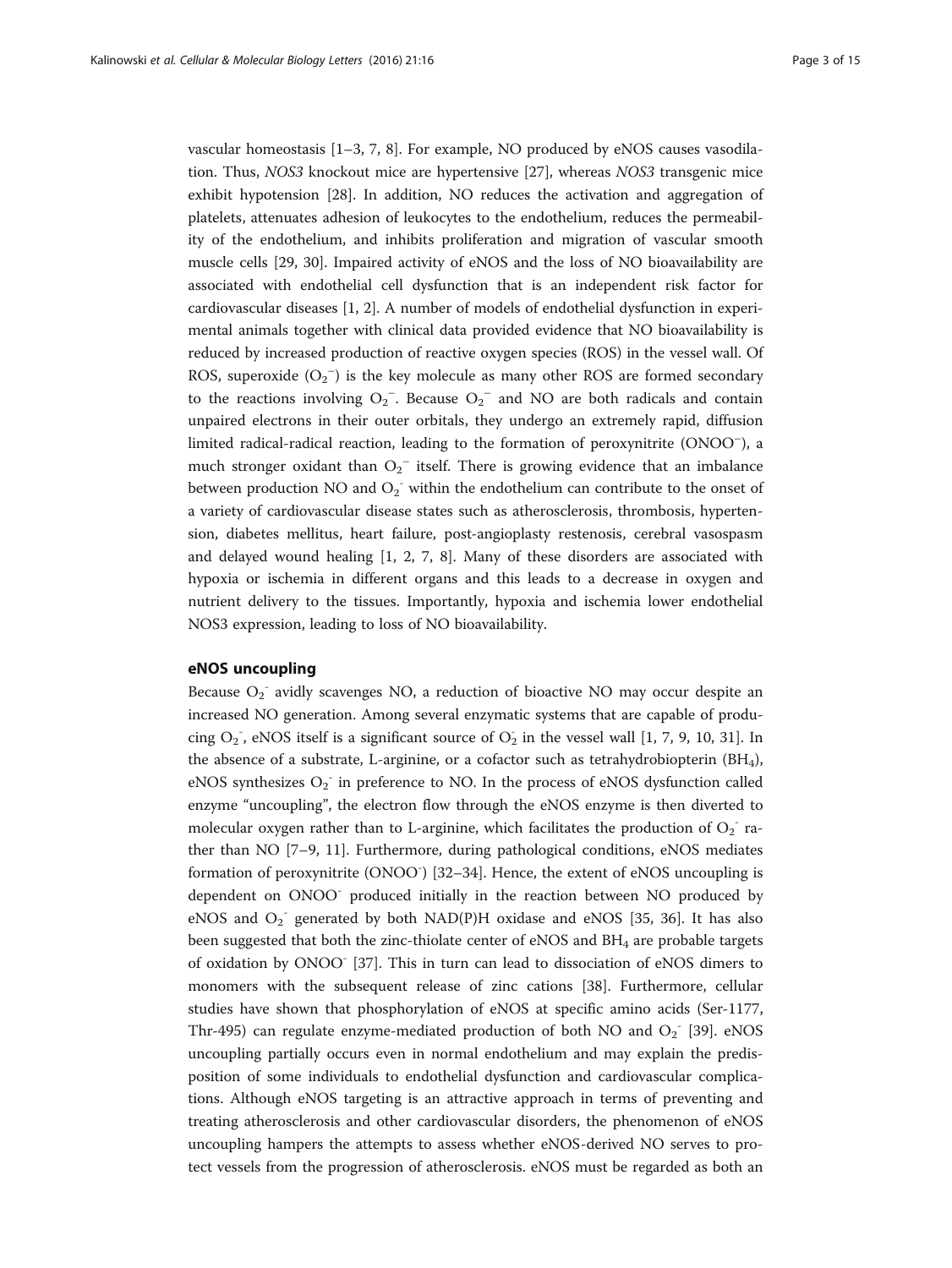NO and an O<sub>2</sub><sup>-</sup>-producing enzyme, and therefore eNOS may have dual effect on vascular function, depending on its functional state [[6](#page-10-0)–[11](#page-11-0)].

## Regulation of eNOS expression during hypoxia

The molecular basis of hypoxic vasodilation is not fully understood [[40\]](#page-12-0) and the various effects of hypoxia on eNOS in endothelial cells have been described previously [[24\]](#page-11-0). Under normoxia, the NOS3 mRNA is highly stable in human endothelium [[41](#page-12-0)]. However, eNOS activity and NOS3 expression levels are increased by hypoxia in some reports [\[42](#page-12-0)–[46\]](#page-12-0), whereas in others they either decreased or not affected [\[24](#page-11-0), [47](#page-12-0), [48](#page-12-0)]. The discrepancies between these reports result from the duration of exposure to hypoxia as well as from the different endothelial models used. Importantly, the prolonged hypoxia usually causes a decrease in NOS3 expression, while short-term oxygen depletion leads to NOS3 mRNA accumulation in HUVECs (Fig. 1). The early hypoxic induction of NOS3 expression was shown to rely on hypoxia-responsive elements (HRE) at position \_5375 to \_5366 (relative to the transcription start site) [\[19](#page-11-0)]. NOS3 luciferase reporter studies illustrated that both of these HREs were functional for NOS3 promoter activity induction by hypoxia and by HIF-2 overexpression [[19](#page-11-0)]. Hence, during early hypoxia, HIFs and especially HIF-2 have been shown to induce NOS3 expression. Indeed, we previously demonstrated that HIF-1 is induced and accumulates at the early stages of hypoxia in primary endothelial cells and this positively correlates

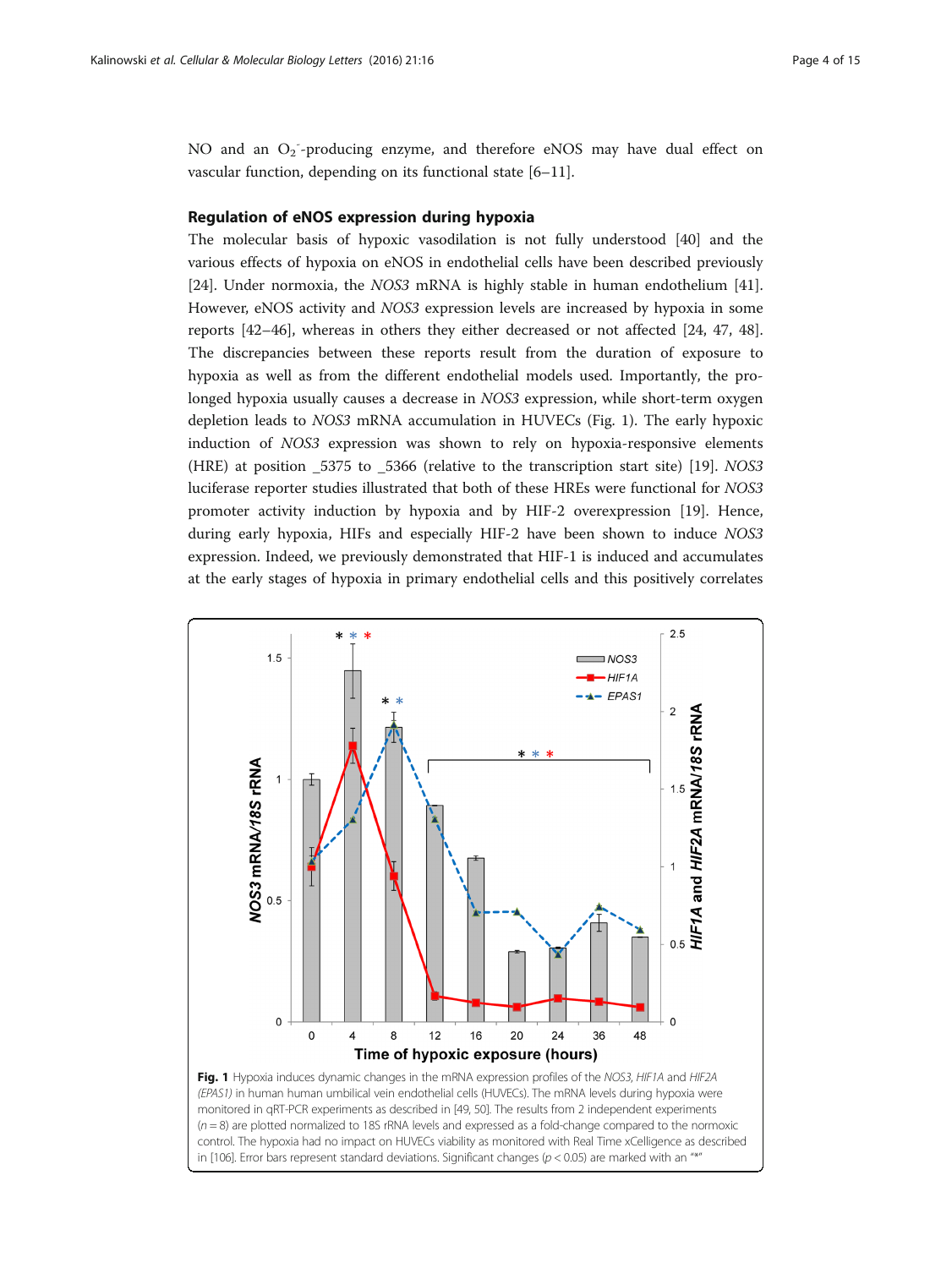with the NOS3 mRNA expression profile [\[49, 50\]](#page-12-0). However, the HIF-2 expression increases at later stages of hypoxia [[50](#page-12-0)] correlated with NOS3 mRNA levels, presumably stabilizing NOS3 mRNA. Thus, further studies are required in order to better understand the role HIFs in NOS3 expression modulation in response to hypoxia.

Under prolonged hypoxia, the reduction in stability of the mature NOS3 mRNA is a major contributing factor to down-regulation of NOS3 expression [[25](#page-11-0)]. Notably, numerous studies have shown that hypoxia significantly down-regulates NOS3 mRNA expression in endothelial cells [[23, 24](#page-11-0)]. Furthermore, experimental models of proliferation/injury [\[51\]](#page-12-0), tumor necrosis factor alpha treatment [[52\]](#page-12-0), and exposure to lipopolysaccharide [\[53](#page-12-0)] all decrease NOS3 steady-state mRNA expression in endothelial cells. To date, numerous mechanisms responsible for NOS3 mRNA hypoxic reduction have been proposed. The initial studies postulated that NOS3 mRNA destabilization during hypoxia is inhibited by a Rho kinase inhibitor [[54\]](#page-12-0). We have provided clear evidence that Rho GTPase proteins negatively regulates eNOS expression and HMG-CoA reductase inhibitors (statins) upregulate eNOS expression by blocking Rho geranylgeranylation, which is necessary for its membrane-associated activity [\[55](#page-12-0), [56\]](#page-12-0). However, recent studies attributed the hypoxic decrease in NOS3 mRNA abundance, at least in part, to the destabilization of NOS3 mRNAs by sONE (also known as ATG9B, NOS3AS, and APG9L2) [[57\]](#page-12-0). The NOS3 and sONE genes are arranged in a tail-to-tail orientation on human chromosome 7q36, and the transcripts for the two genes are complementary for a total of 662 nucleotides (including exon/exon overlap). During normoxia, the sONE transcript is expressed at very low levels in endothelial cells, whereas NOS3 is highly abundant [\[25](#page-11-0)]. Importantly, long-term hypoxia, which downregulates NOS3 mRNA and protein expression, significantly upregulates steady-state levels of sONE RNA [[23](#page-11-0)]. Importantly, basal expression of NOS3 mRNA is stabilized by the formation of ribonucleoprotein RNP complexes on 3′-UTR cis elements. Recent studies identified heterogenous nuclear RNP (hnRNP) E1, a ubiquitous, multifunctional RNA-binding protein [[25\]](#page-11-0), as a major component of these eNOS-stabilizing RNP complexes [[25](#page-11-0)]. Significantly, the stabilization of NOS3 mRNA by hnRNP E1 complexes constitutes a protective mechanism against the posttranscriptional inhibitory effects of the NOS3 antisense transcript sONE and miRNAs (miR-765) during normoxic conditions [[25](#page-11-0)]. In normoxia, the hnRNP E1 complexes at NOS3 3'-UTR prevent sONE and miRNA binding. However, hypoxia disrupts hnRNP E1/NOS3 3′-UTR interactions via increased Akt-mediated serine phosphorylation and nuclear localization of hnRNP E1, while hnRNP E1 levels remain constant [[25](#page-11-0)]. Hence, under hypoxic conditions, removal of hnRNP-mediated protection of NOS3 mRNA makes this transcript susceptible to sONE and miRNAs-related down-regulation.

All of the studies discussed above imply that hypoxic NOS3 mRNA levels are at equilibrium that result from the simultaneous interplay between HIF transcriptional induction of NOS3 promoter and destabilization of NOS3 mRNA. Furthermore, the factors that modulate HIF signaling or sONE levels, such as miRNAs, could consequently influence NOS3 mRNA expression, and subsequently eNOS protein levels, and thus NO bioavailability.

## Hypoxia-related ER stress activation

Recent studies also provided compiling evidence that disturbed ER function plays a crucial role in a number of hypoxia-triggered endothelial patholophysiological processes leading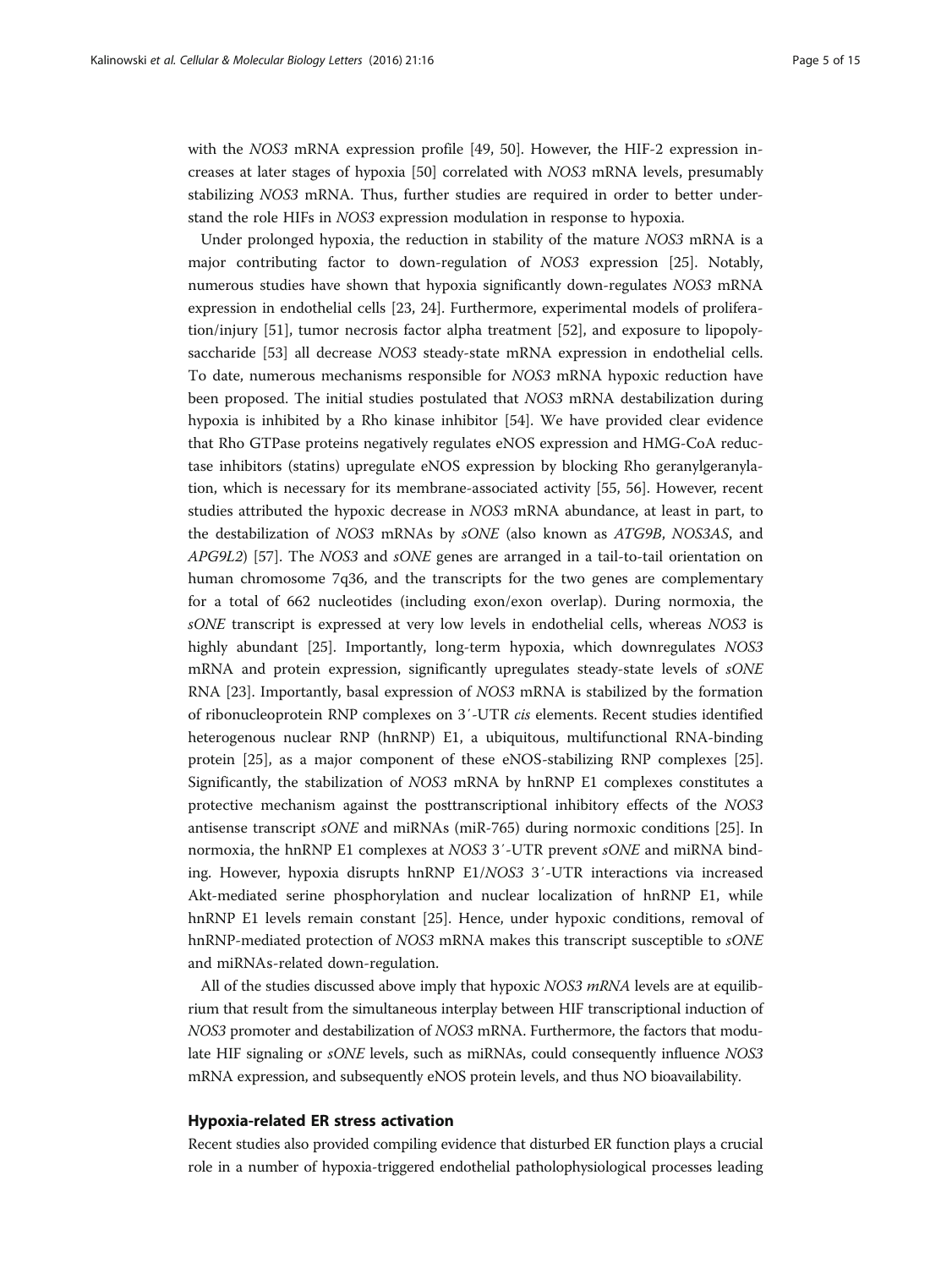to cardiovascular disorders such as atherosclerosis, ischemic cardiac and peripheral vascular diseases, and neovascularization [[58](#page-12-0)–[60\]](#page-12-0). Hypoxia triggers endothelial ER stress and apoptosis, and induces very low density lipoprotein (VLDL) receptor (VLDLr) expression through HIF-1 transcriptional activity [\[61](#page-12-0)]. Since eNOS protein biogenesis occurs in the ER, hypoxia-related ER stress activation could also modulate NOS3 expression at both the transcriptional and posttranscriptional levels [\[62](#page-12-0)]. Importantly, chemical ER stress induction was shown to decrease NOS3 mRNA (Fig. 2) via a negative transcriptional effect on the proapoptotic transcription factor C/EBP homologous protein (CHOP, also known as growth arrest and DNA damage gene 153) [[63\]](#page-12-0). CHOP is expressed at low levels during physiological conditions, but is dramatically up-regulated in response to ER stress [[64\]](#page-12-0). CHOP is a major mediator of apoptosis, and has recently been shown to regulate angiogenesis [\[65](#page-12-0)]. During the early adaptive stages of ER stress, we observed NOS3 mRNA induction (Fig. 2), suggesting the involvement of another mechanism. In line with this, it was reported that overexpression of active form of proadaptive ER stress transcription factor (XBP1s) upregulates both NOS3 mRNA and protein levels and leads to an increase in NO production [\[66\]](#page-12-0). Overexpression of XBP1s increases Akt phosphorylation [[67](#page-12-0)], whereas the phosphorylation of NOS3 by Akt represents a major  $Ca^{2+}$  independent regulatory mechanism for the activation of eNOS [\[68](#page-12-0)].

Hence, the hypoxic activation of ER stress additionally complicates the mechanism for maintaining NOS3 mRNA levels and contributes at least two other important



100 μM Calpain Inhibitor I (ALLN). mRNA levels were monitored in qRT-PCR experiments as described in [[106](#page-14-0), [107](#page-14-0)]. The results from 2 independent experiments ( $n = 8$ ) are plotted normalized to TBP mRNA levels and expressed as a fold-change over the untreated control. Error bars represent standard deviations. Significant changes ( $p < 0.05$ ) are marked with an "\*"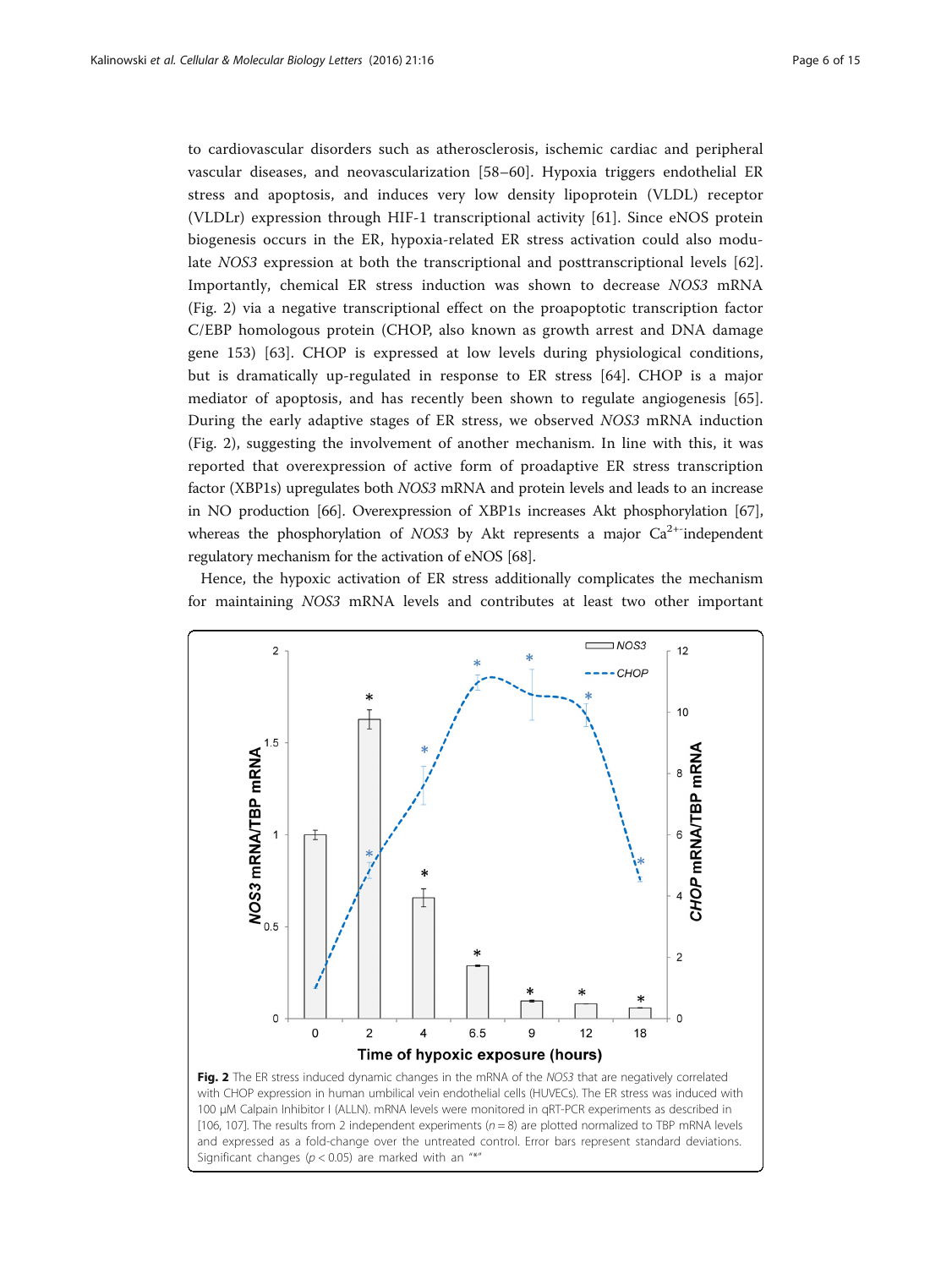transcription factors oppositely modulating NOS3 mRNA abundance - survival XBP1 and proapoptotic CHOP.

#### microRNAs - Regulation of NO production

miRNAs are short, single-stranded RNA molecules approximately 22 nucleotides in length that that play key roles in the posttranscriptional regulation of gene expression. As a component of miRNA-induced silencing complex (RISC), miRNAs initiate mRNA decay and thus reduce protein output. The base-pairing interactions between nucleotides 2 and 8 of the miRNA (the seed region) and complementary nucleotides in the 3′-untranslated region (3′-UTR) of mRNA are responsible for the miRNA specificity [[69\]](#page-12-0). Recent studies, however, indicate that miRNAs may play critical roles during hypoxia [[70](#page-12-0)] and ER stress [[71\]](#page-12-0).

Despite the fact that inhibiting miRNAs function (through DICER silencing [\[25](#page-11-0)]) prevents NOS3 down-regulation during hypoxia, only four miRNAs that directly affect NOS3 expression have been identified that include miR-214 [\[72](#page-12-0)], miR-155 [[73\]](#page-13-0), miR-24 [[74\]](#page-13-0) and *miR-765* [\[25](#page-11-0)].

miR-214 was reported to be induced in myocardial hypoxia as a indirect result of HIF-1 activity [\[75\]](#page-13-0). In Human Umbilical Vein Endothelial Cells (HUVECs), downregulation of miR-214 resulted in increased NOS3 expression (in normoxia) and miRNA binding at NOS3 3'UTR was verified [[75](#page-13-0)]. Hence, the hypoxic induction of  $miR-214$ could be another factor destabilizing NOS3 message.

Direct binding of miR-24 to NOS3 mRNA was confirmed in HUVECs and resulted in lowering eNOS protein levels in normoxia [[74\]](#page-13-0). Although independent studies reported  $miR-24$  induction during hypoxia in human neuroblastoma cells [[76\]](#page-13-0), the expression profile of this miRNA during hypoxia in human endothelium requires further study. Recently, it was also proposed that XBP1-related down-regulation of some miRNAs including miR-24, miR-125 and miR-214 may lead to NOS3 mRNA stabilization [[66](#page-12-0)]. However, the role of ER stress and especially ER stress-specific miRNAs in modulating NOS3 mRNA levels requires further study.

 $miR-155$ , that is induced during hypoxia in intestinal epithelial cells [\[77](#page-13-0)], was also reported to directly bind to NOS3 3′UTR and reduce eNOS levels in human endothelium [[73](#page-13-0)]. *miR-765*, which is an abundant species (within the top 20 % of all detected microRNAs) in HUVEC [\[78](#page-13-0)], binds to NOS3 mRNA at 3′ UTR region that is stabilized in normoxia by hnRNP [\[25](#page-11-0)]. During hypoxia, however, hnRNP dissociates from NOS3 mRNA sensitizing this transcript to miR-765-dependent degradation [[25](#page-11-0)].

miR-155, miR-214, and miR-24 were reported to destabilize NOS3 mRNA in normoxia via the hnRNP-independent pathway. Therefore changes in these miRNAs expression profiles modulate NOS3 mRNA levels during hypoxia. On the other hand, miR-765 has no effect on NOS3 message in normoxia, while the effects of miR-765 on NOS3 mRNA stability are hnRNP-dependent during hypoxia. Hence, we have example of different mechanisms of miRNA-dependent NOS3 mRNA regulation during hypoxia. The hnRNP-independent pathway allows dynamic and bidirectional modulation of NOS3 mRNA stability up on induction or repression of miRNAs expression during hypoxia. The hnRNP- dependent pathway (also utilized by sONE) allows rather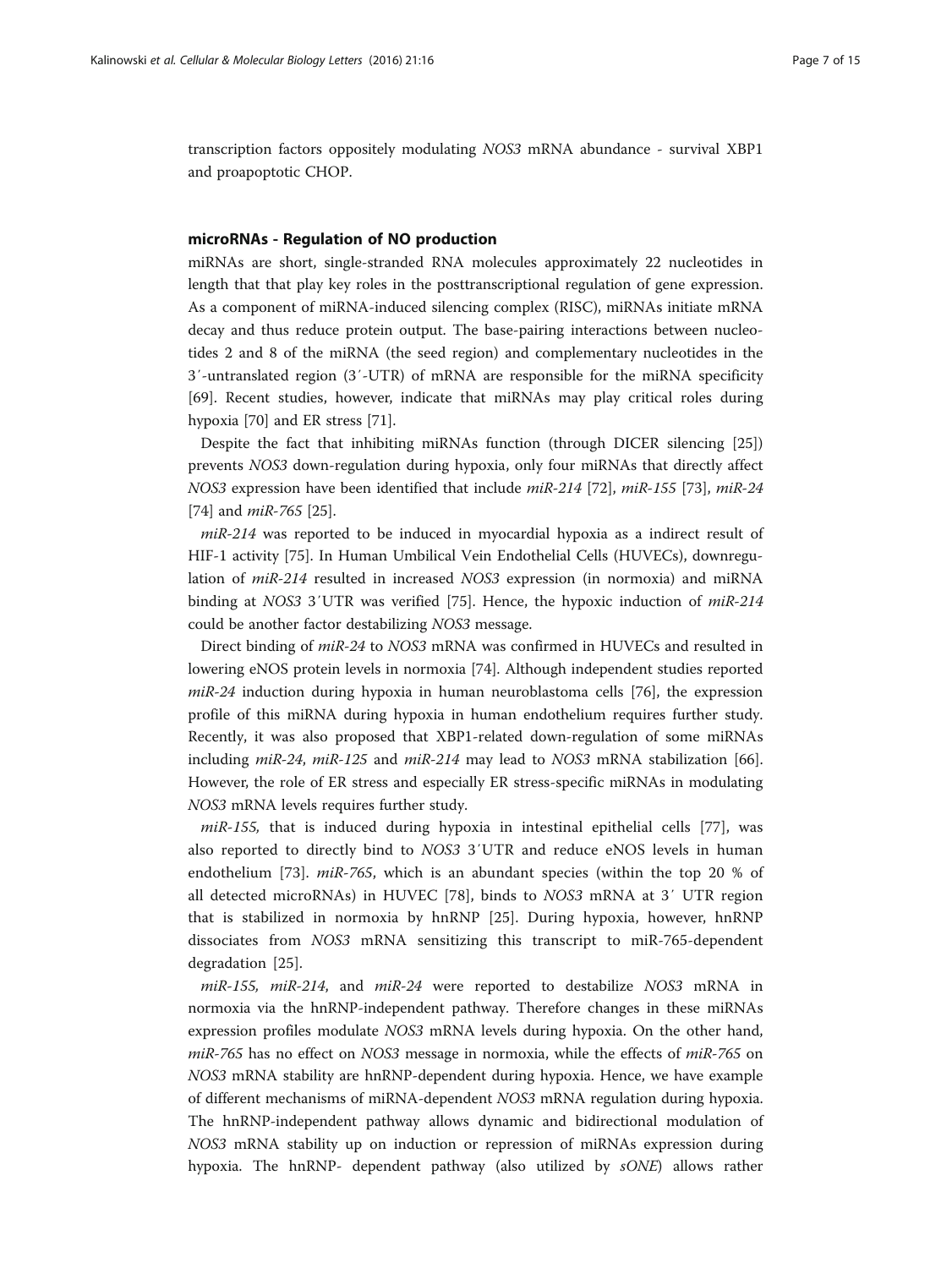constitutive downregulation of NOS3 mRNA during hypoxia and does not necessarily require respectful change in miRNAs levels (especially if such a microRNAs are abundant).

Importantly HIF-1, the main transcriptional mediator of cellular responses to hypoxia, promotes the expression of several hypoxamiRs including miR-155 in intestinal epithelial cells [\[77\]](#page-13-0). Furthermore,  $miR-155$  has been shown to negatively regulate HIF1A message levels, establishing a negative regulatory feedback loop during hypoxia [[77\]](#page-13-0). Interestingly, the cytokine  $TNF-\alpha$ , known to dramatically destabilize NOS3 mRNA [[79\]](#page-13-0), is also responsible for induction of  $miR-155$  [\[80\]](#page-13-0). Thus,  $miR-155$  provides a sensitive link between transcriptional and posttranscriptional mechanisms that regulate NOS3 expression during hypoxia through its actions on HIF-1A and NOS3 mRNA levels.

HIF-1 and HIF-2, therefore, are the perfect candidates for controlling NOS3 expression and NOS3-related cellular signaling during hypoxia. Interestingly, no miRNA has been shown to control sONE nor HIF-2A levels in human endothelium.

Recently, the hypoxamiR  $miR-101$  was shown to indirectly enhance the interaction between HIF-1 $\alpha$  and Hsp90 that resulted in both increased VEGF expression and eNOS activity [[81\]](#page-13-0). Both HIF-1 and HIF-2 induce proangiogenic vascular endothelial growth factor (VEGF) expression [\[82](#page-13-0)]. VEGF subsequently leads to activation of Akt and thus increased NO levels [[83, 84\]](#page-13-0). Furthermore, hypoxia upregulates heat shock protein 90 (Hsp90) expression in endothelial cells [[85\]](#page-13-0). Hsp90 binds to the α subunits of HIF-1, protecting this protein from oxygen-independent degradation and sustaining HIF-1 transcriptional activity [[86](#page-13-0)]. Importantly Hsp90 also increases eNOS activity since it is required for the interaction of eNOS with Akt [[87\]](#page-13-0), and Hsp90 binding to eNOS leads to increased affinity for calmodulin binding as well [[88\]](#page-13-0).

The other hypoxamiRs that modulate Akt phosphorylation during hypoxia could potentially indirectly affect NO levels as well. To date, numerous hypoxamiRs were shown to regulate Act activity indirectly. *miR-21*, *miR-26*, *miR-221/222*, and *miR-486* bind to phosphatase and tensin homolog deleted on chromosome 10 (PTEN) and, thus activate Akt [[89](#page-13-0)].

 $miR-21$  is induced during hypoxia by HIF-1 and leads to Akt activation [[90](#page-13-0)]. On the other hand, miR-26 is reduced up on oxygen deprivation [[91\]](#page-13-0), having potential inhibitory effect on Act activation during hypoxia. Interestingly, although  $miR-221/222$  expression was not reported to be affected by hypoxia,  $miR221/222$  overexpression in Dicer-knockdown endothelial cells restored the elevated eNOS protein levels that was induced by Dicer silencing [[92](#page-13-0)].

Recent reports also provided evidence that miR-486 is upregulated during hypoxia and contributes to VEGF signaling in bone marrow-derived mesynechymal stem cells [[93](#page-13-0)].

HIF-1 drives Importantly,  $miR-155$  that targets mRNA of Src homology-2 domaincontaining inositol 5 ∼ phosphatase 1 (SHIP1) as well [\[94](#page-13-0)]. SHIP1 is a PIP3 phosphatase that deactivates Akt [\[94](#page-13-0)]. Hence, miR-155 impacts on NO levels during hypoxia may result from both regulation of NOS3 expression and eNOS activity through Akt. It is possible that miR-155 reduces NOS3 mRNA levels, but at the same time prevents loss of NO via stimulating eNOS activity.

Furthermore, the phosphatidylinositol 3 kinase (PI3K) is the activator of the Akt pathway and is targeted by miR-126 [[95\]](#page-13-0), the only miRNA considered to be specially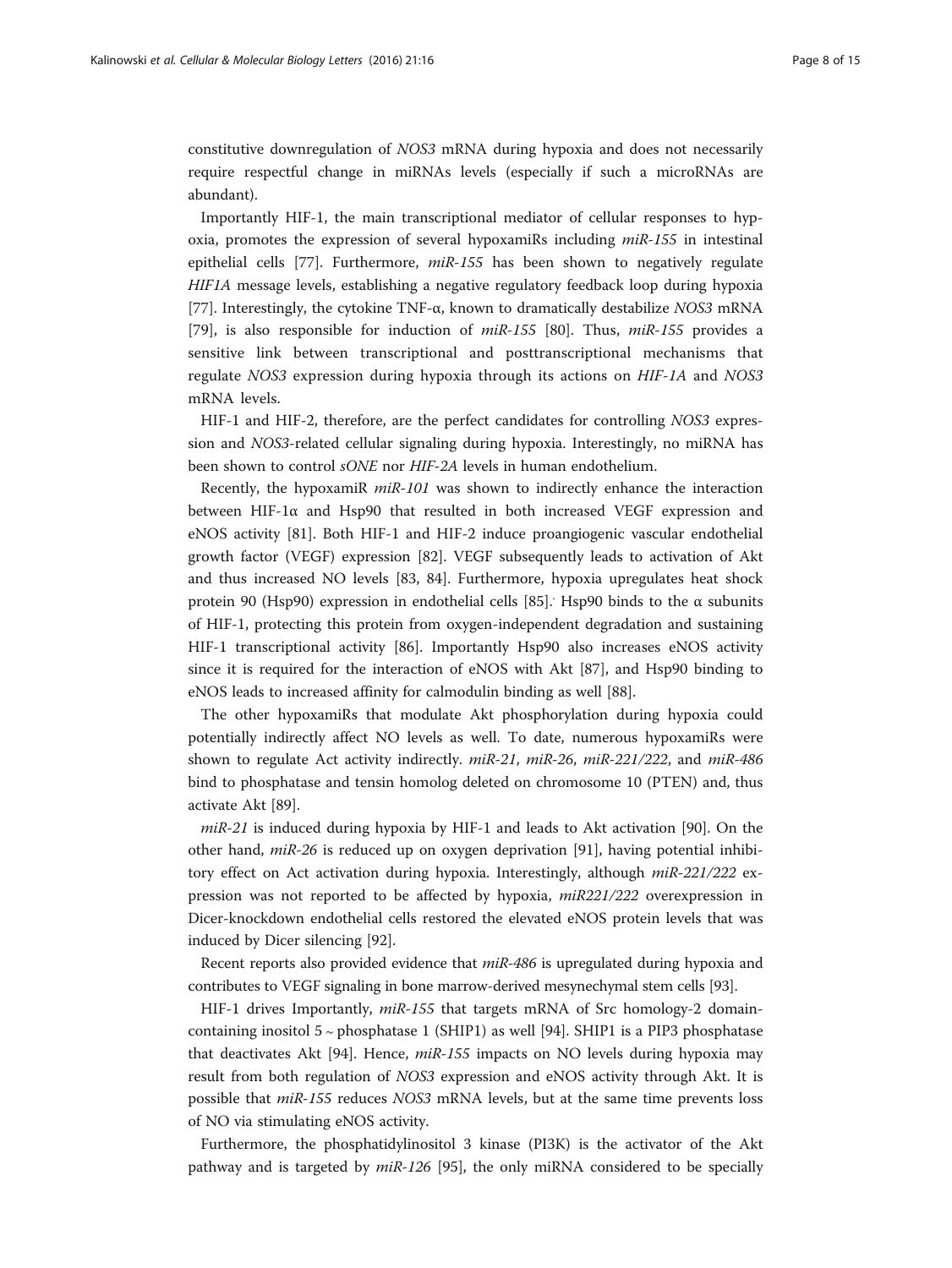expressed in endothelial cells and hematopoietic progenitor cells [[96\]](#page-13-0). Hence, the observed hypoxic downregulation of miR-126 contributes to increased VEGF expression and Akt activation [\[97](#page-13-0)].

It has to be emphasized here that hypoxia interactions via increased Akt-mediated serine phosphorylation during hypoxia disrupts hnRNP E1/NOS3 3'-UTR interactions, allowing sONE- and miR-765-dependent destabilization of NOS3 mRNA [\[25\]](#page-11-0). Hence, as best illustrated by  $miR-155$ , further studies are required to understand the interplay between the negative effects of hypoxic Act activation on NOS3 levels and the positive effect on eNOS activity.

During hypoxia, oxygen deprivation affects the levels ofthe soluble guanylyl cyclase (sGC) that is the principal receptor for NO, and thus provides another level of regulation of eNOS activity [[98, 99](#page-13-0)]. Importantly, a recent study reported that hypoxia reduces the sGC levels in mice and decreases NO-stimulated sGC activity [[100](#page-13-0)]. The same study that hypoxia induced murine  $mR-34a-5p$  to directly downregulate sGC expression, and thus prevent NO signaling [\[100](#page-13-0)]. However, whether miR-34a-5p has a similar impact on sGC in man requires further study.

Another interesting report identified an intronic "27-nt miRNA" derived from the 27-base pair repeats in intron 4 of NOS3 gene  $[101]$  $[101]$ . "27-nt miRNA" overexpression indirectly downregulated NOS3 mRNA and protein expression, and decreased the NOS3 transcriptional efficiency [\[101](#page-13-0)]. However, this "27-nt miRNA" expression was not confirmed in human cells nor the specific promoter sequence for this potential miRNA was not identified. Hence, the further studies are required to evaluate the biological function of this miRNA candidate.

The majority of the studies conducted so far have only considered simplified models in which a single miRNA was analyzed in the context of one or more mRNA targets. Although these studies advance our understanding of how miRNAs function as cellular regulators, they neglect the fact that a single mRNA can be regulated by the simultaneous coordinated actions of a number of different miRNAs. For example, the NOS3 3′ UTR is 429 base long, the sONE 3′UTR is 1717 base long), whereas the miRNA seed sequences are usually only 6-8 bases. Hence, *NOS3/sONE* RNAs can bind a combination of miRNAs simultaneously and these miRNAs will determine NOS3 mRNA's translation and stability. Furthermore, numerous reports conclude the biological role of miRNAs based on correlation studies only or limit their experiments to observing the effects of artificial miRNA overexpression. The latter approach ignores the importance of physiological steady-state levels of miRNAs and theseoften result in the identification of false positive targets.

Hypoxia provides an illustration of the bidirectional impact that miRNAs have on endothelial NO homeostasis. The fact that the very same miRNA simultaneously directly destabilizes NOS3 mRNA and stimulates eNOS activity emphasizes the importance of maintaining the NO balance in both physiological and pathological conditions. This illustrates the need to understand miRNA's role in eNOS biology and particularly with regard to the functional implications. Furthermore, the levels hypoxamiRs often change dynamically during hypoxia [[49](#page-12-0), [50\]](#page-12-0), and thus the temporal effects need to be fully understood.

Interestingly, some hypoxamiRs like miR-155 are also modulated by oxidative stress [[102\]](#page-13-0). Hence, these miRNAs could provide an important sensor of eNOS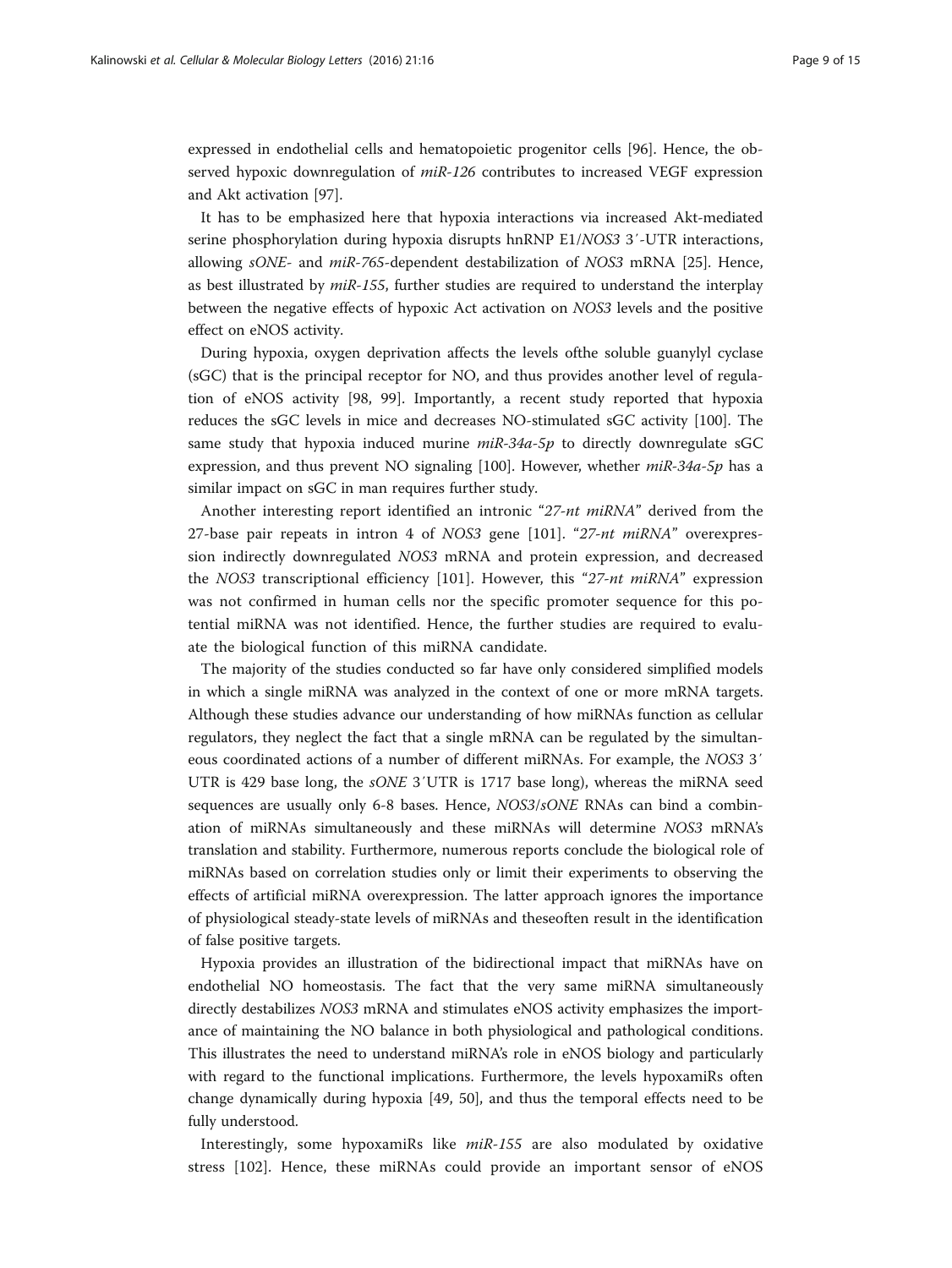uncoupling and function as a "safety switch". However, validation of this hypothesis requires further study.

It is also worthwhile to note that the endothelium from different vascular beds varies in its molecular responses to hypoxia, including NOS3 and sONE mRNAs expression, as well as the expression of the miRNAs. Also, the results are often conflicting regarding the changes in miRNA levels during the hypoxia time course [\[50,](#page-12-0) [103\]](#page-13-0). Hence, we speculate that endothelium-related miRNA expression in the different organs can be responsible for the specific eNOS-dependent NO signaling in response to hypoxia/ischemia.

## Concluding remarks

It is clear that understanding the cellular pathways that regulate NO bioavailability in human endothelium under hypoxia is necessary in order to develop novel treatments for cardiovascular disorders. The endothelial NOS3 expression and NO bioavailability during hypoxia results from a complicated equilibrium that exist between the proapoptotic and survival pathways as summarized in Fig. 3. Although the molecular mechanisms of the cellular response to hypoxia and ER stress have been extensively studied, there is limited information regarding their interplay and the role of miRNAs in these processes. Furthermore, a large number of both transcriptional and posttranscriptional factors that maintain endothelial NO homeostasis [[104](#page-14-0)] can also be involved in the miRNAs regulatory networks.

Considering the recent interest in the development of novel micro-RNA-based therapies for human pathologies, it is tempting to speculate that miRNAs or their analogs offer a novel therapeutic approach in regulating endothelial NO bioavailability. Although we can modulate the cellular miRNA levels (either with their analogs (miRNA

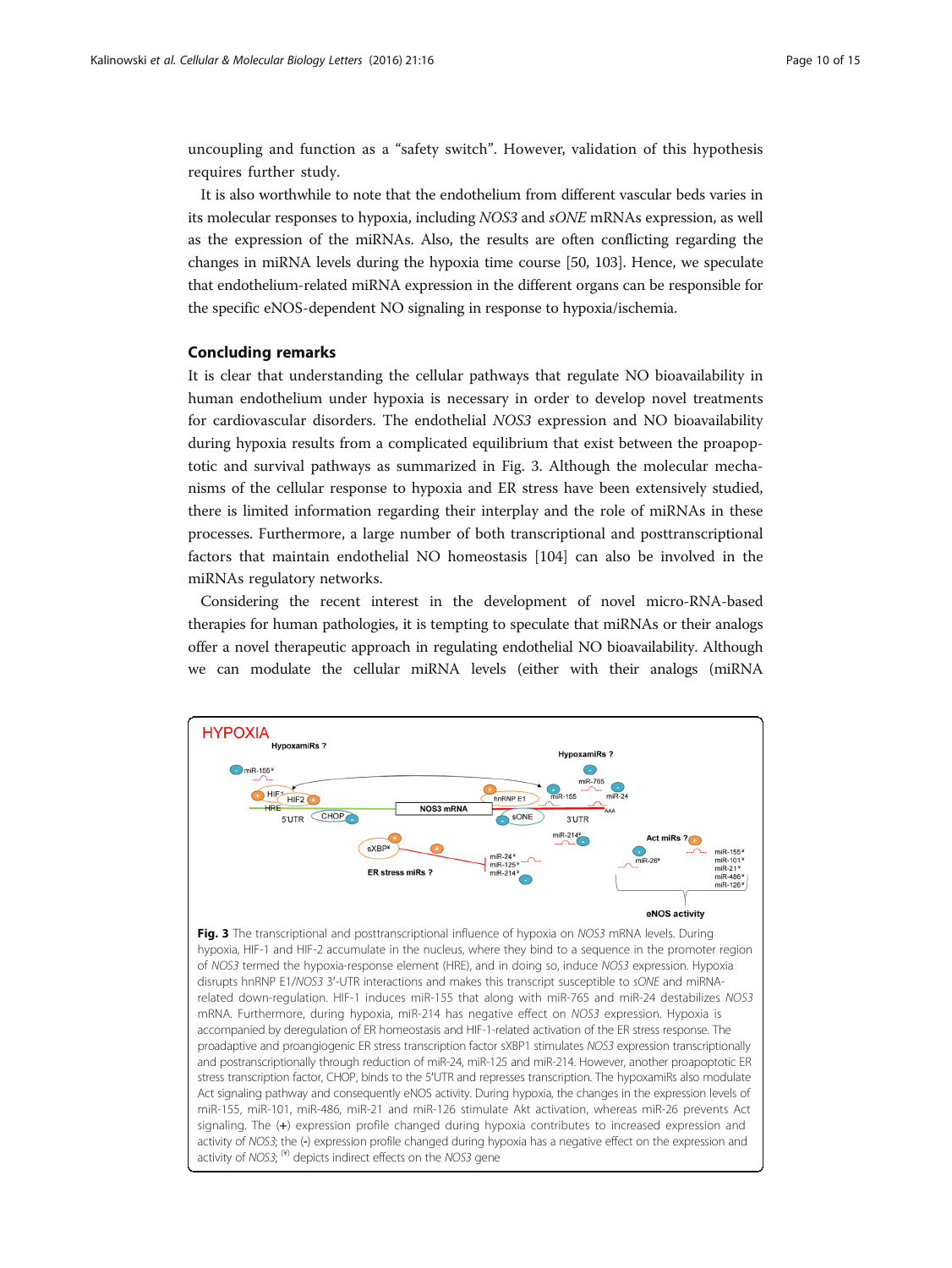<span id="page-10-0"></span>overexpression) or inhibitors (miRNA reduction), the multiple target genes of miRNAs remain a main limitation of such strategies. Since a single miRNA can regulate hundreds of different mRNAs, an alteration in this miRNA expression pattern will have a wide range of consequences for cell metabolism. miR-155 provides a perfect example how wide and complex potential influence of single miRNA is on eNOS activity. Understanding the miRNA governed balance between decreasing NOS3 expression and increasing eNOS activity is crucial for the development of further therapeutic approaches.

Fortunately, a novel alternative approach relies on target protectors that add specificity to the mRNA of interest. Target protectors are single-stranded, modified RNAs that inhibit the interaction of the miRNA with a specific target without blocking the effects of the particular miRNA on other targets [\[105](#page-14-0)]. Hence, target protectors might appear to be extremely helpful tools in sorting out complex role of miRNA in maintaining NO homeostasis. And finally, one has to be aware of the cell- and tissue-specific differences in miRNA expression during hypoxia. Despite these concerns, understanding the role of miRNAs in modulating NO bioavailability will remain an active area of research.

#### Acknowledgements

Not applicable.

#### Funding

This study was supported by National Science Centre, Poland, grants N N401 633640 (LK) and 2015/19/B/NZ7/03830 (RB).

#### Availability of data and materials

Not applicable.

#### Authors' contributions

Conceived and designed the experiments: RB. Performed the experiments: AJJ, DL, SB. Analyzed the data: RB, LK, MW. Contributed reagents/materials/analysis tools: RB, LK. Wrote the paper: RB, LK, AS, JC. All authors read and approved the final manuscript.

#### Competing interests

The authors declare that they have no competing interests.

#### Consent for publication

Not applicable.

#### Ethics approval and consent to participate

Not applicable.

#### Author details

<sup>1</sup>Department of Medical Laboratory Diagnostics and Central Bank of Frozen Tissues & Genetic Specimens, Medical University of Gdansk, Debinki 7, 80-211 Gdansk, Poland. <sup>2</sup>Department of Biology and Pharmaceutical Botany, Medical University of Gdansk, Hallera 107, 80-416 Gdansk, Poland. <sup>3</sup>Department of Inorganic Chemistry, Medical University of Gdansk, Gdansk, Poland. <sup>4</sup>Department of Cell Biology, Developmental, and Integrative, University of Alabama at Birmingham, Birmingham, USA.

## Received: 9 June 2016 Accepted: 18 August 2016 Published online: 06 September 2016

#### References

- 1. Landmesser U, Hornig B, Drexler H. Endothelial function: a critical determinant in atherosclerosis? Circulation. 2004;109:II27–33.
- 2. Heitzer T, Schlinzig T, Krohn K, Meinertz T, Munzel T. Endothelial dysfunction, oxidative stress, and risk of cardiovascular events in patients with coronary artery disease. Circulation. 2001;104:2673–8.
- 3. Channon KM, Guzik TJ. Mechanisms of superoxide production in human blood vessels: relationship to endothelial dysfunction, clinical and genetic risk factors. J Physiol Pharmacol. 2002;53:515–24.
- 4. Förstermann U, Sessa WC. Nitric oxide synthases: regulation and function. Eur Heart J. 2012;33:829–37.
- 5. Hadi HaR, Carr CS, Al Suwaidi J. Endothelial dysfunction: cardiovascular risk factors, therapy, and outcome. Vasc Health Risk Manag. 2005;1:183–98.
- 6. Braam B, Verhaar MC. Understanding eNOS for pharmacological modulation of endothelial function: a translational view. Curr Pharm Des. 2007;13:1727–40.
- 7. Kalinowski L, Malinski T. Endothelial NADH/NADPH-dependent enzymatic sources of superoxide production: relationship to endothelial dysfunction. Acta Biochim Pol. 2004;51:459–69.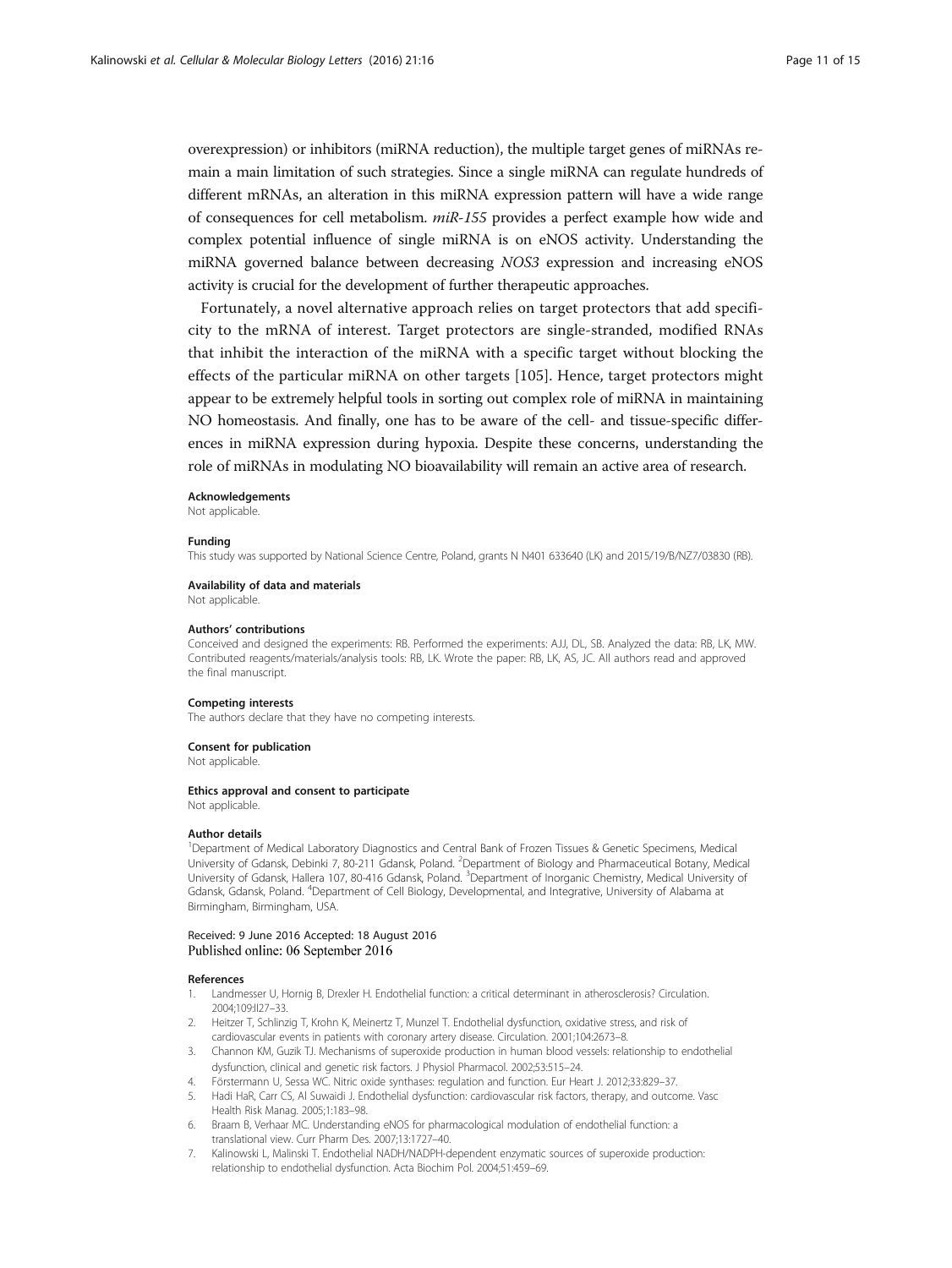- <span id="page-11-0"></span>8. Dobrucki LW, Marsh BJ, Kalinowski L. Elucidating structure-function relationships from molecule-to-cell-to-tissue: from research modalities to clinical realities. J Physiol Pharmacol. 2009;60 Suppl 4:83–93.
- 9. Kawashima S. The two faces of endothelial nitric oxide synthase in the pathophysiology of atherosclerosis. Endothelium. 2004;11:99–107.
- 10. Kawashima S, Yokoyama M. Dysfunction of endothelial nitric oxide synthase and atherosclerosis. Arterioscler Thromb Vasc Biol. 2004;24:998–1005.
- 11. Forstermann U, Munzel T. Endothelial nitric oxide synthase in vascular disease: from marvel to menace. Circulation. 2006;113:1708–14.
- 12. Zhen J, Lu H, Wang XQ, Vaziri ND, Zhou XJ. Upregulation of endothelial and inducible nitric oxide synthase expression by reactive oxygen species. Am J Hypertens. 2008;21:28–34.
- 13. Cai H, Mcnally JS, Weber M, Harrison DG. Oscillatory shear stress upregulation of endothelial nitric oxide synthase requires intracellular hydrogen peroxide and CaMKII. J Mol Cell Cardiol. 2004;37:121–5.
- 14. Davis ME, Cai H, Drummond GR, Harrison DG. Shear stress regulates endothelial nitric oxide synthase expression through c-Src by divergent signaling pathways. Circ Res. 2001;89:1073–80.
- 15. Searles CD, Miwa Y, Harrison DG, Ramasamy S. Posttranscriptional regulation of endothelial nitric oxide synthase during cell growth. Circ Res. 1999;85:588–95.
- 16. Fulton D, Gratton JP, Mccabe TJ, Fontana J, Fujio Y, Walsh K, Franke TF, Papapetropoulos A, Sessa WC. Regulation of endothelium-derived nitric oxide production by the protein kinase Akt. Nature. 1999;399:597–601.
- 17. Ziegler T, Silacci P, Harrison VJ, Hayoz D. Nitric oxide synthase expression in endothelial cells exposed to mechanical forces. Hypertension. 1998;32:351–5.
- 18. Navarro-Antolin J, Rey-Campos J, Lamas S. Transcriptional induction of endothelial nitric oxide gene by cyclosporine A. A role for activator protein-1. J Biol Chem. 2000;275:3075–80.
- 19. Coulet F, Nadaud S, Agrapart M, Soubrier F. Identification of hypoxia-response element in the human endothelial nitric-oxide synthase gene promoter. J Biol Chem. 2003;278:46230–40.
- 20. Yoshizumi M, Perrella MA, Burnett Jr JC, Lee ME. Tumor necrosis factor downregulates an endothelial nitric oxide synthase mRNA by shortening its half-life. Circ Res. 1993;73:205–9.
- 21. Laufs U, Liao JK. Post-transcriptional regulation of endothelial nitric oxide synthase mRNA stability by Rho GTPase. J Biol Chem. 1998;273:24266–71.
- 22. Searles CD, Ide L, Davis ME, Cai H, Weber M. Actin cytoskeleton organization and posttranscriptional regulation of endothelial nitric oxide synthase during cell growth. Circ Res. 2004;95:488–95. doi: [10.1161/01.res.0000138953.21377.80.](http://dx.doi.org/10.1161/01.res.0000138953.21377.80)
- 23. Fish JE, Matouk CC, Yeboah E, Bevan SC, Khan M, Patil K, Ohh M, Marsden PA. Hypoxia-inducible expression of a natural cis-antisense transcript inhibits endothelial nitric-oxide synthase. J Biol Chem. 2007;282:15652–66.
- 24. Mcquillan LP, Leung GK, Marsden PA, Kostyk SK, Kourembanas S. Hypoxia inhibits expression of eNOS via transcriptional and posttranscriptional mechanisms. Am J Physiol. 1994;267:H1921–7.
- 25. Ho JJ, Robb GB, Tai SC, Turgeon PJ, Mawji IA, Man HS, Marsden PA. Active stabilization of human endothelial nitric oxide synthase mRNA by hnRNP E1 protects against antisense RNA and microRNAs. Mol Cell Biol. 2013;33:2029–46.
- 26. Pereira ER, Frudd K, Awad W, Hendershot LM. Endoplasmic reticulum (ER) stress and hypoxia response pathways interact to potentiate hypoxia-inducible factor 1 (HIF-1) transcriptional activity on targets like vascular endothelial growth factor (VEGF). J Biol Chem. 2014;289:3352–64.
- 27. Huang PL, Huang Z, Mashimo H, Bloch KD, Moskowitz MA, Bevan JA, Fishman MC. Hypertension in mice lacking the gene for endothelial nitric oxide synthase. Nature. 1995;377:239–42.
- 28. Ohashi Y, Kawashima S, Hirata K, Yamashita T, Ishida T, Inoue N, Sakoda T, Kurihara H, Yazaki Y, Yokoyama M. Hypotension and reduced nitric oxide-elicited vasorelaxation in transgenic mice overexpressing endothelial nitric oxide synthase. J Clin Invest. 1998;102:2061–71.
- 29. Vitiello L, Spoletini I, Gorini S, Pontecorvo L, Ferrari D, Ferraro E, Stabile E, Caprio M, La Sala A. Microvascular inflammation in atherosclerosis. IJC Metabolic & Endocrine. 2014;3:1–7.
- 30. Van Haperen R, De Waard M, Van Deel E, Mees B, Kutryk M, Van Aken T, Hamming J, Grosveld F, Duncker DJ and De Crom R. Reduction of blood pressure, plasma cholesterol and atherosclerosis by elevated endothelial nitric oxide. J Biol Chem. 2002;277(50):48803–7.
- 31. Griendling KK, Sorescu D, Ushio-Fukai M. NAD(P)H oxidase: role in cardiovascular biology and disease. Circ Res. 2000;86:494–501.
- 32. Vasquez-Vivar J, Kalyanaraman B, Martasek P, Hogg N, Masters BS, Karoui H, Tordo P, Pritchard Jr KA. Superoxide generation by endothelial nitric oxide synthase: the influence of cofactors. Proc Natl Acad Sci U S A. 1998;95:9220–5.
- 33. Laursen JB, Somers M, Kurz S, Mccann L, Warnholtz A, Freeman BA, Tarpey M, Fukai T, Harrison DG. Endothelial regulation of vasomotion in apoE-deficient mice: implications for interactions between peroxynitrite and tetrahydrobiopterin. Circulation. 2001;103:1282–8.
- 34. Vasquez-Vivar J, Hogg N, Martasek P, Karoui H, Pritchard Jr KA, Kalyanaraman B. Tetrahydrobiopterin-dependent inhibition of superoxide generation from neuronal nitric oxide synthase. J Biol Chem. 1999;274:26736–42.
- 35. Kalinowski L, Dobrucki IT, Malinski T. Race-specific differences in endothelial function: predisposition of African Americans to vascular diseases. Circulation. 2004;109:2511–7.
- 36. Mason RP, Kalinowski L, Jacob RF, Jacoby AM, Malinski T. Nebivolol reduces nitroxidative stress and restores nitric oxide bioavailability in endothelium of black Americans. Circulation. 2005;112:3795–801.
- 37. Zou M-H, Shi C and Cohen RA. Oxidation of the zinc-thiolate complex and uncoupling of endothelial nitric oxide synthase by peroxynitrite. J Clin Invest. 2002;109(6):817–26.
- 38. Xu J, Xie Z, Reece R, Pimental D, Zou M-H. Uncoupling of endothelial nitric oxidase synthase by hypochlorous acid: role of NAD(P)H Oxidase–Derived Superoxide and Peroxynitrite. Arterioscler Thromb Vasc Biol. 2006;26: 2688–95.
- 39. Chen CA, Druhan LJ, Varadharaj S, Chen YR, Zweier JL. Phosphorylation of endothelial nitric-oxide synthase regulates superoxide generation from the enzyme. J Biol Chem. 2008;283:27038–47.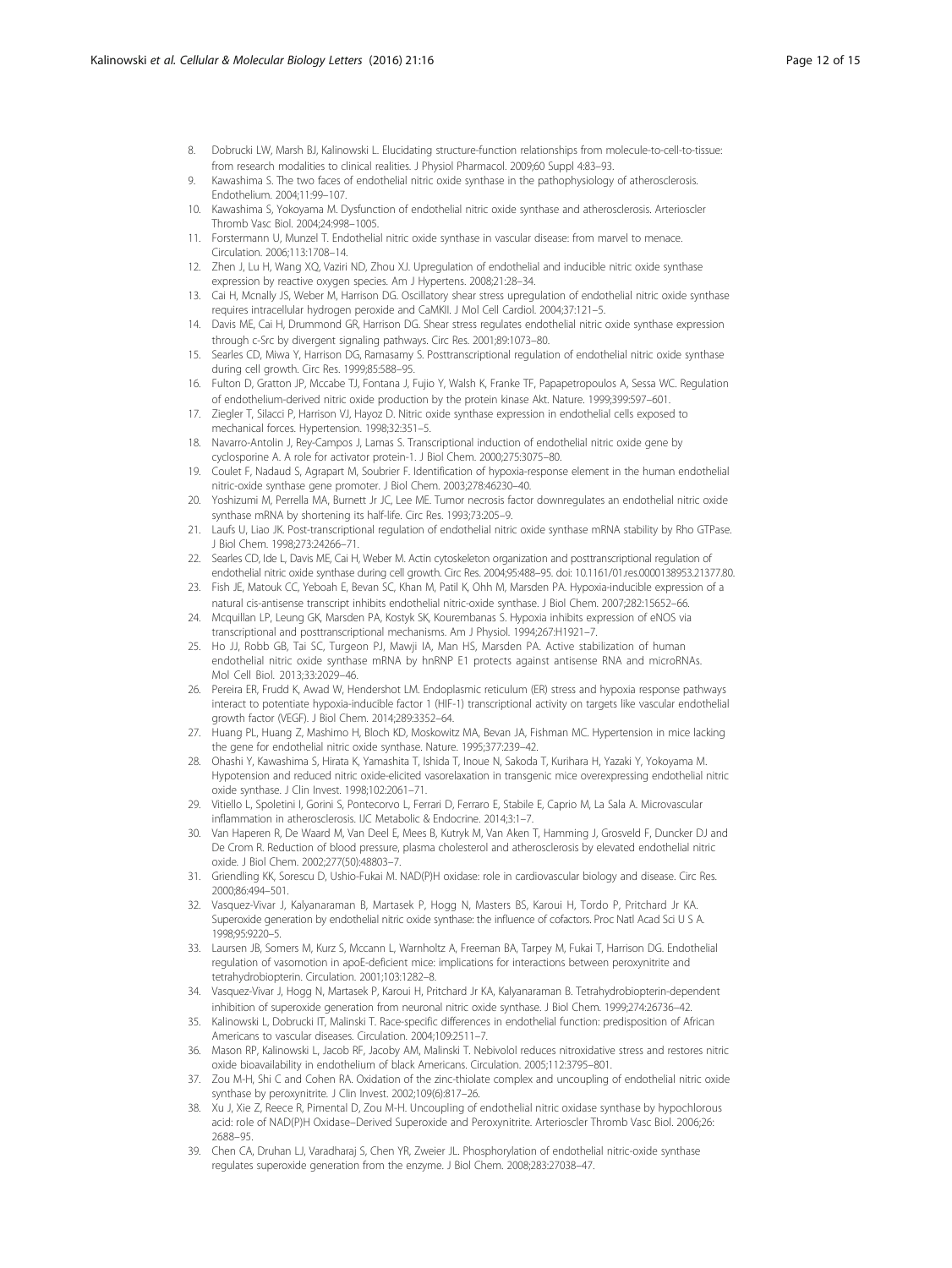- <span id="page-12-0"></span>40. Leach RM, Hill HS, Snetkov VA, Ward JP. Hypoxia, energy state and pulmonary vasomotor tone. Respir Physiol Neurobiol. 2002;132:55–67.
- 41. Tai SC, Robb GB, Marsden PA. Endothelial nitric oxide synthase: a new paradigm for gene regulation in the injured blood vessel. Arterioscler Thromb Vasc Biol. 2004;24:405–12.
- 42. Pohl U, Busse R. Hypoxia stimulates release of endothelium-derived relaxant factor. Am J Physiol. 1989;256: H1595–600.
- 43. Shaul PW, North AJ, Brannon TS, Ujiie K, Wells LB, Nisen PA, Lowenstein CJ, Snyder SH, Star RA. Prolonged in vivo hypoxia enhances nitric oxide synthase type I and type III gene expression in adult rat lung. Am J Respir Cell Mol Biol. 1995;13:167–74.
- 44. Le Cras TD, Tyler RC, Horan MP, Morris KG, Tuder RM, Mcmurtry IF, Johns RA, Abman SH. Effects of chronic hypoxia and altered hemodynamics on endothelial nitric oxide synthase expression in the adult rat lung. J Clin Invest. 1998;101:795–801.
- 45. Arnet UA, Mcmillan A, Dinerman JL, Ballermann B, Lowenstein CJ. Regulation of endothelial nitric-oxide synthase during hypoxia. J Biol Chem. 1996;271:15069–73.
- 46. Hoffmann A, Gloe T, Pohl U. Hypoxia-induced upregulation of eNOS gene expression is redox-sensitive: a comparison between hypoxia and inhibitors of cell metabolism. J Cell Physiol. 2001;188:33–44.
- 47. Murata T, Yamawaki H, Hori M, Sato K, Ozaki H, Karaki H. Hypoxia impairs endothelium-dependent relaxation in organ cultured pulmonary artery. Eur J Pharmacol. 2001;421:45–53.
- 48. Toporsian M, Govindaraju K, Nagi M, Eidelman D, Thibault G, Ward ME. Downregulation of endothelial nitric oxide synthase in rat aorta after prolonged hypoxia in vivo. Circ Res. 2000;86:671–5.
- 49. Janaszak-Jasiecka A, Bartoszewska S, Kochan K, Piotrowski A, Kalinowski L, Kamysz W, Ochocka RJ, Bartoszewski R, Collawn JF. miR-429 regulates the transition between Hypoxia-Inducible Factor (HIF)1A and HIF3A expression in human endothelial cells. Sci Rep. 2016;6:22775.
- 50. Bartoszewska S, Kochan K, Piotrowski A, Kamysz W, Ochocka RJ, Collawn JF, Bartoszewski R. The hypoxia-inducible miR-429 regulates hypoxia-inducible factor-1alpha expression in human endothelial cells through a negative feedback loop. FASEB J. 2015;29:1467–79.
- 51. Flowers MA, Wang Y, Stewart RJ, Patel B, Marsden PA. Reciprocal regulation of endothelin-1 and endothelial constitutive NOS in proliferating endothelial cells. Am J Physiol. 1995;269:H1988–97.
- 52. Yan G, You B, Chen SP, Liao JK, Sun J. Tumor necrosis factor-alpha downregulates endothelial nitric oxide synthase mRNA stability via translation elongation factor 1-alpha 1. Circ Res. 2008;103:591–7.
- 53. Lu JL, Schmiege 3rd LM, Kuo L, Liao JC. Downregulation of endothelial constitutive nitric oxide synthase expression by lipopolysaccharide. Biochem Biophys Res Commun. 1996;225:1–5.
- 54. Takemoto M, Sun J, Hiroki J, Shimokawa H, Liao JK. Rho-kinase mediates hypoxia-induced downregulation of endothelial nitric oxide synthase. Circulation. 2002;106:57–62.
- 55. Kalinowski L, Dobrucki LW, Brovkovych V, Malinski T. Increased nitric oxide bioavailability in endothelial cells contributes to the pleiotropic effect of cerivastatin. Circulation. 2002;105:933–8.
- 56. Kalinowski L, Dobrucki IT, Malinski T. Cerivastatin potentiates nitric oxide release and enos expression through inhibition of isoprenoids synthesis. J Physiol Pharmacol. 2002;53:585–95.
- 57. Robb GB, Carson AR, Tai SC, Fish JE, Singh S, Yamada T, Scherer SW, Nakabayashi K, Marsden PA. Posttranscriptional regulation of endothelial nitric-oxide synthase by an overlapping antisense mRNA transcript. J Biol Chem. 2004;279:37982–96.
- 58. Wu CX, Liu R, Gao M, Zhao G, Wu S, Wu CF, Du GH. Pinocembrin protects brain against ischemia/reperfusion injury by attenuating endoplasmic reticulum stress induced apoptosis. Neurosci Lett. 2013;546:57–62.
- 59. Salminen A, Kauppinen A, Hyttinen JM, Toropainen E, Kaarniranta K. Endoplasmic reticulum stress in age-related macular degeneration: trigger for neovascularization. Mol Med. 2010;16:535-42.
- 60. Zhou AX, Tabas I. The UPR in atherosclerosis. Semin Immunopathol. 2013;35:321–32.
- 61. Yang D, Gao L, Wang T, Qiao Z, Liang Y, Zhang P. Hypoxia triggers endothelial endoplasmic reticulum stress and apoptosis via induction of VLDL receptor. FEBS Lett. 2014;588:4448–56.
- 62. Gotoh T, Mori M. Nitric oxide and endoplasmic reticulum stress. Arterioscler Thromb Vasc Biol. 2006;26:1439–46.
- 63. Loinard C, Zouggari Y, Rueda P, Ramkhelawon B, Cochain C, Vilar J, Recalde A, Richart A, Charue D, Duriez M, Mori M, Arenzana-Seisdedos F, Levy BI, Heymes C, Silvestre JS. C/EBP homologous protein-10 (CHOP-10) limits postnatal neovascularization through control of endothelial nitric oxide synthase gene expression. Circulation. 2012;125:1014–26.
- 64. Todd DJ, Lee AH, Glimcher LH. The endoplasmic reticulum stress response in immunity and autoimmunity. Nat Rev Immunol. 2008;8:663–74.
- 65. Silvestre JS. Vascular endothelial growth factor and angiogenesis: the XBP1 games. Circulation. 2013;127:1644–6. 66. Yang J, Zeng L, Wang W, Li Y. Abstract 662: X-box Binding Protein 1 splicing promotes wound healing via modulating endothelial nitric oxide synthase. Arterioscler Thromb Vasc Biol. 2015;35:A662.
- 67. Zeng L, Xiao Q, Chen M, Margariti A, Martin D, Ivetic A, Xu H, Mason J, Wang W, Cockerill G, Mori K, Li JY-S, Chien S, Hu Y, Xu Q. Vascular endothelial cell growth–activated XBP1 splicing in endothelial cells is crucial for angiogenesis. Circulation. 2013;127:1712–22.
- 68. Dimmeler S, Fleming I, Fisslthaler B, Hermann C, Busse R, Zeiher AM. Activation of nitric oxide synthase in endothelial cells by Akt-dependent phosphorylation. Nature. 1999;399:601–5.
- 69. Bartel DP. MicroRNAs: target recognition and regulatory functions. Cell. 2009;136:215–33.
- 70. Madanecki P, Kapoor N, Bebok Z, Ochocka R, Collawn JF, Bartoszewski R. Regulation of angiogenesis by hypoxia: the role of microRNA. Cell Mol Biol Lett. 2013;18:47–57.
- 71. Bartoszewska S, Kochan K, Madanecki P, Piotrowski A, Ochocka R, Collawn JF, Bartoszewski R. Regulation of the unfolded protein response by microRNAs. Cell Mol Biol Lett. 2013;18:555–78.
- 72. Chan LS, Yue PY, Mak NK, Wong RN. Role of microRNA-214 in ginsenoside-Rg1-induced angiogenesis. Eur J Pharm Sci. 2009;38:370–7.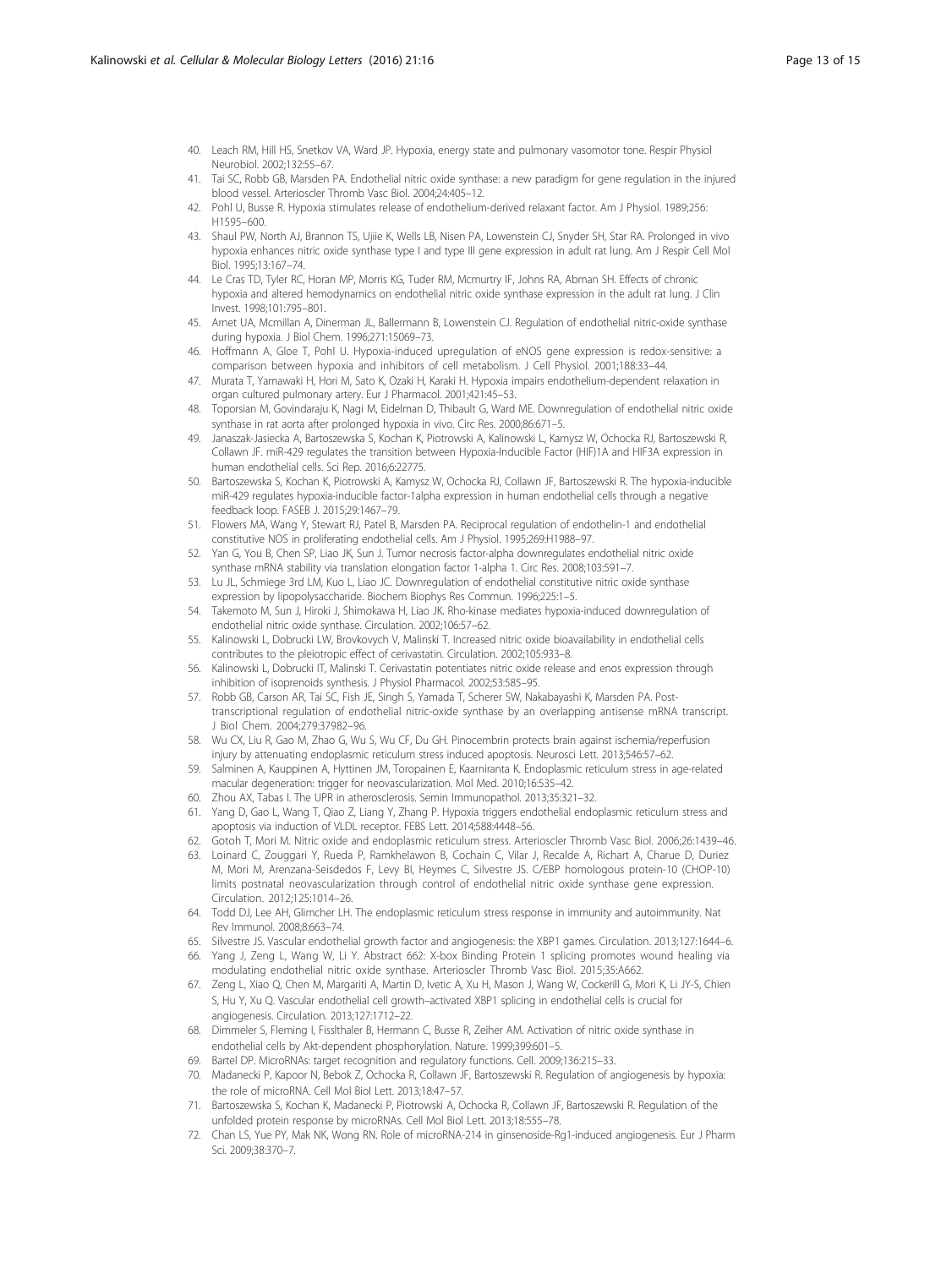- <span id="page-13-0"></span>73. Sun HX, Zeng DY, Li RT, Pang RP, Yang H, Hu YL, Zhang Q, Jiang Y, Huang LY, Tang YB, Yan GJ, Zhou JG. Essential role of microRNA-155 in regulating endothelium-dependent vasorelaxation by targeting endothelial nitric oxide synthase. Hypertension. 2012;60:1407–14.
- 74. Zhang W, Yan L, Li Y, Chen W, Hu N, Wang H, Ou H. Roles of miRNA-24 in regulating endothelial nitric oxide synthase expression and vascular endothelial cell proliferation. Mol Cell Biochem. 2015;405:281–9.
- 75. El Azzouzi H, Leptidis S, Dirkx E, Hoeks J, Van Bree B, Brand K, Mcclellan EA, Poels E, Sluimer JC, Van den Hoogenhof, Maarten MG, Armand A-S, Yin X, Langley S, Bourajjaj M, Olieslagers S, Krishnan J, Vooijs M, Kurihara H, Stubbs A, Pinto YM, Krek W, Mayr M, Martins P aD, Schrauwen P, De Windt LJ. The Hypoxia-Inducible MicroRNA Cluster miR-199a ∼ 214 targets myocardial PPARδ and impairs mitochondrial fatty acid oxidation. Cell Metab. 2013;18:341–54.
- 76. Sun X, Ren Z, Pan Y and Zhang C. Antihypoxic effect of miR-24 in SH-SY5Y cells under hypoxia via downregulating expression of neurocan. Biochem Biophys Res Commun. 2016;477(4):692–9. doi: [10.1016/j.bbrc.2016.06.121](http://dx.doi.org/10.1016/j.bbrc.2016.06.121).
- 77. Bruning U, Cerone L, Neufeld Z, Fitzpatrick SF, Cheong A, Scholz CC, Simpson DA, Leonard MO, Tambuwala MM, Cummins EP, Taylor CT. MicroRNA-155 promotes resolution of hypoxia-inducible factor 1alpha activity during prolonged hypoxia. Mol Cell Biol. 2011;31:4087–96.
- 78. Ho JJD, Metcalf JL, Yan MS, Turgeon PJ, Wang JJ, Chalsev M, Petruzziello-Pellegrini TN, Tsui AKY, He JZ, Dhamko H, Man HSJ, Robb GB, Teh BT, Ohh M, Marsden PA. Functional importance of dicer protein in the adaptive cellular response to hypoxia. J Biol Chem. 2012;287:29003–20.
- 79. Ramseyer V, Hong N, Garvin JL. Tumor necrosis factor alpha decreases NOS3 expression primarily via Rho/Rho kinase in the thick ascending limb. Hypertension. 2012;59:1145–50.
- 80. Imaizumi T, Tanaka H, Tajima A, Yokono Y, Matsumiya T, Yoshida H, Tsuruga K, Aizawa-Yashiro T, Hayakari R, Inoue I, Ito E, Satoh K. IFN-γ and TNF-α synergistically Induce microRNA-155 which regulates TAB2/IP-10 expression in human mesangial cells. Am J Nephrol. 2010;32:462–8.
- 81. Kim J-H, Lee K-S, Lee D-K, Kim J, Kwak S-N, Ha K-S, Choe J, Won M-H, Cho B-R, Jeoung D, Lee H, Kwon Y-G, Kim Y-M. Hypoxia-responsive MicroRNA-101 promotes angiogenesis via heme oxygenase-1/Vascular Endothelial growth factor axis by targeting Cullin 3. Antioxid Redox Signal. 2014;21:2469–82.
- 82. Krock BL, Skuli N, Simon MC. Hypoxia-induced angiogenesis: good and evil. Genes Cancer. 2011;2:1117–33. 83. Michell BJ, Griffiths JE, Mitchelhill KI, Rodriguez-Crespo I, Tiganis T, Bozinovski S, De Montellano PRO, Kemp BE,
- Pearson RB. The Akt kinase signals directly to endothelial nitric oxide synthase. Curr Biol. 1999;9:845–S841.
- 84. Dimmeler S, Dernbach E, Zeiher AM. Phosphorylation of the endothelial nitric oxide synthase at ser-1177 is required for VEGF-induced endothelial cell migration. FEBS Lett. 2000;477:258–62.
- 85. Almgren CM, Olson LE. Moderate hypoxia increases heat shock Protein 90 expression in excised rat aorta. J Vasc Res. 1999;36:363–71.
- 86. Isaacs JS, Jung YJ, Mimnaugh EG, Martinez A, Cuttitta F, Neckers LM. Hsp90 regulates a von Hippel Lindauindependent hypoxia-inducible factor-1 alpha-degradative pathway. J Biol Chem. 2002;277:29936–44.
- 87. Garcia-Cardena G, Fan R, Shah V, Sorrentino R, Cirino G, Papapetropoulos A, Sessa WC. Dynamic activation of endothelial nitric oxide synthase by Hsp90. Nature. 1998;392:821–4.
- 88. Gratton J-P, Fontana J, O'connor DS, García-Cardeña G, Mccabe TJ, Sessa WC. Reconstitution of an Endothelial Nitric-oxide Synthase (eNOS), hsp90, and Caveolin-1 Complex in Vitro: evidence that hsp90 facilitates calmodulin stimulated displacement of eNOS from Caveolin-1. J Biol Chem. 2000;275:22268–72.
- 89. Sayed D, Abdellatif M. AKT-ing via microRNA. Cell Cycle. 2010;9:3213–7.
- 90. Liu L-Z, Li C, Chen Q, Jing Y, Carpenter R, Jiang Y, Kung H-F, Lai L, Jiang B-H. MiR-21 induced angiogenesis through AKT and ERK activation and HIF-1α expression. PLoS One. 2011;6:e19139.
- 91. Kulshreshtha R, Ferracin M, Wojcik SE, Garzon R, Alder H, Agosto-Perez FJ, Davuluri R, Liu C-G, Croce CM, Negrini M, Calin GA, Ivan M. A MicroRNA signature of hypoxia. Mol Cell Biol. 2007;27:1859–67.
- 92. Suárez Y, Fernández-Hernando C, Pober JS, Sessa WC. Dicer dependent MicroRNAs regulate gene expression and functions in human endothelial cells. Circ Res. 2007;100:1164–73.
- 93. Shi X-F, Wang H, Xiao F-J, Yin Y, Xu Q-Q, Ge R-L, Wang L-S. MiRNA-486 regulates angiogenic activity and survival of mesenchymal stem cells under hypoxia through modulating Akt signal. Biochem Biophys Res Commun. 2016;470:670–7.
- 94. O'connell RM, Chaudhuri AA, Rao DS, Baltimore D. Inositol phosphatase SHIP1 is a primary target of miR-155. Proc Natl Acad Sci. 2009;106:7113–8.
- 95. Guo C, Sah FJ, Beard L, Willson JKV, Markowitz SD, Guda K. The non-coding RNA, miR-126, Suppresses the growth of neoplastic cells by targeting Phosphatidylinositol 3-Kinase signaling and is frequently lost in colon cancers. Genes Chromosomes Cancer. 2008;47:939–46.
- 96. Wang S, Aurora AB, Johnson BA, Qi X, Mcanally J, Hill JA, Richardson JA, Bassel-Duby R, Olson EN. An endothelialspecific microRNA governs vascular integrity and angiogenesis. Dev Cell. 2008;15:261–71.
- 97. Ye P, Liu J, He F, Xu W, Yao K. Hypoxia-induced deregulation of miR-126 and its regulative effect on VEGF and MMP-9 expression. Int J Med Sci. 2014;11:17–23.
- 98. Martin E, Berka V, Tsai AL, Murad F. Soluble guanylyl cyclase: the nitric oxide receptor. Methods Enzymol. 2005;396: 478–92. doi:[10.1016/S0076-6879\(05\)96041-2.](http://dx.doi.org/10.1016/S0076-6879(05)96041-2) Elsevier Inc.
- 99. Russwurm M, Koesling D. NO activation of guanylyl cyclase. EMBO J. 2004;23:4443–50.
- 100. Xu X, Wang S, Liu J, Dou D, Liu L, Chen Z, Ye L, Liu H, He Q, Raj JU, Gao Y. Hypoxia induces downregulation of soluble guanylyl cyclase β(1) by miR-34c-5p. J Cell Sci. 2012;125:6117–26.
- 101. Li Y, Yan L, Zhang W, Hu N, Chen W, Wang H, Kang M, Ou H. Suppression of endothelial nitric oxide synthase expression and endothelial cell proliferation by an intronic 27-ntmiRNA and it's a novel link to AP-1. Am J Transl Res. 2015;7:285–97.
- 102. Zampetaki A, Dudek K, Mayr M. Oxidative stress in atherosclerosis: the role of microRNAs in arterial remodeling. Free Radic Biol Med. 2013;64:69–77.
- 103. Lee ST, Chu K, Jung KH, Yoon HJ, Jeon D, Kang KM, Park KH, Bae EK, Kim M, Lee SK, Roh JK. MicroRNAs induced during ischemic preconditioning. Stroke. 2010;41:1646–51.